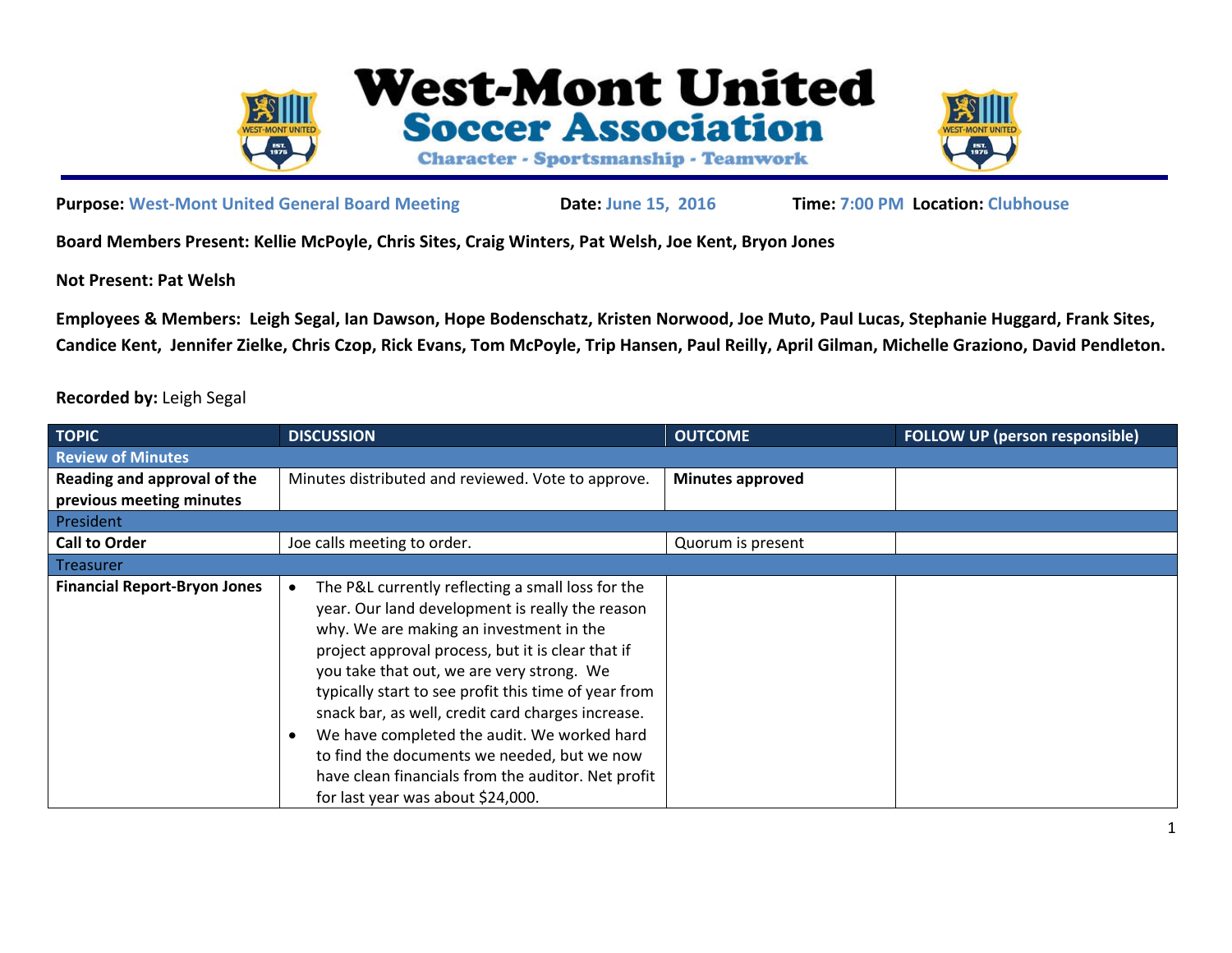| <b>Old Business</b>        |                                                         |  |  |
|----------------------------|---------------------------------------------------------|--|--|
| <b>None</b>                |                                                         |  |  |
| <b>New Business</b>        |                                                         |  |  |
| Travel / Intramural /      | We are moving forward with June training, and           |  |  |
| Tournament update - Dawson | the new travel season. The travel program has           |  |  |
|                            | grown this year from 835-587. We have grown             |  |  |
|                            | considerably on the girl's side. We have 39             |  |  |
|                            | teams this year vs. 37 last year. Registration for      |  |  |
|                            | fall intramural will open next week. Spring             |  |  |
|                            | intramural brought in over 900 players.                 |  |  |
|                            | Tournaments-We have 62 teams for this                   |  |  |
|                            | weekend's 3v3. It will be a fun environment,            |  |  |
|                            | music, dunk tank etc. Our tournament director,          |  |  |
|                            | Matt Rice and assistant Brian Barry will also be        |  |  |
|                            | leading our college prep program. Brian came            |  |  |
|                            | here from LaSalle. BAH T-Shirts are on the              |  |  |
|                            | website, royal blue.                                    |  |  |
|                            | Camps- summer camp starts on the 20th, and<br>$\bullet$ |  |  |
|                            | we will have another in July. We have 113               |  |  |
|                            | players registered for camp and our professional        |  |  |
|                            | staff will run it. West Ham ID camp is coming up        |  |  |
|                            | as well, and will give players and their parents        |  |  |
|                            | insight into the player's individual level and the      |  |  |
|                            | opportunities that may be available to them. We         |  |  |
|                            | are also offering a finishing and goal keeping          |  |  |
|                            | camp.                                                   |  |  |
|                            | Summer leagues-Our high school league has               |  |  |
|                            | begun. We have a high school boys bracket, with         |  |  |
|                            | local area high schools participating. We are           |  |  |
|                            | hoping to bring in the girls for next summer. As        |  |  |
|                            | well, Adult Spring League finished this Sunday,         |  |  |
|                            | and the Summer season for adult play will begin         |  |  |
|                            | the following weekend.                                  |  |  |
|                            | Coming up at the end of the month is our<br>$\bullet$   |  |  |
|                            | professional coaching development weekend.              |  |  |
|                            | Anyone coaching for the club can participate            |  |  |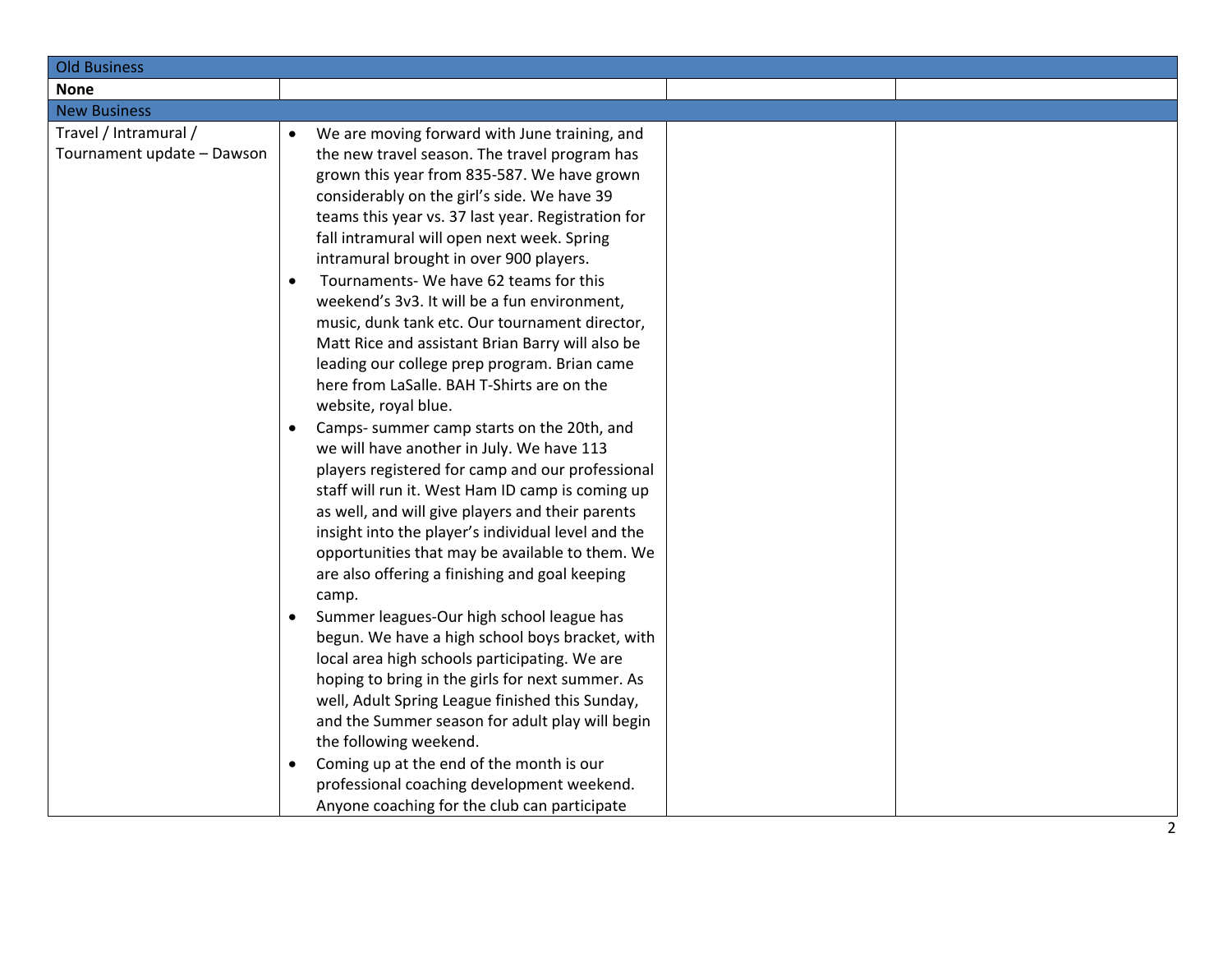|                                    | free of charge.                                                |
|------------------------------------|----------------------------------------------------------------|
|                                    | We are hosting our first coaching appreciation<br>$\bullet$    |
|                                    | banquet. We want to show our appreciation for                  |
|                                    | all they do, and recognize that we would not be                |
|                                    | able to offer what we do without the support of                |
|                                    | our volunteer coaches.                                         |
| <b>Marketing Update - Chris</b>    | BAH t-shirts are now on sale. They are available<br>$\bullet$  |
| <b>Sites</b>                       | with your child's name and number on the back.                 |
|                                    | Wawa program rolled out to team managers this<br>$\bullet$     |
|                                    | week. \$4 for voucher. Prizes will be offered for              |
|                                    | the team and individual that sells the most                    |
|                                    | vouchers.                                                      |
|                                    | Hoping to purchase credit card technology. This<br>$\bullet$   |
|                                    | will help us better track our inventory and                    |
|                                    | control costs in the snack bar.                                |
|                                    | West-Mont will be hosting Union night on<br>$\bullet$          |
|                                    | October 23rd at 4:00 at the Philadelphia Union                 |
|                                    | Game. It is a fundraiser for the club and can be               |
|                                    | used as a great team building event.                           |
| <b>Support Services Update-</b>    | Please make sure if you child is participating in<br>$\bullet$ |
| <b>Kellie McPoyle</b>              | travel that they are registered.                               |
| <b>Facilities Update-Pat Welsh</b> | We are in the middle of revising our land<br>$\bullet$         |
|                                    | development plan. The new plan will include                    |
|                                    | two fields. In addition it includes grading                    |
|                                    | remaining fields, removal of the house and the                 |
|                                    | old shed, as well as building a bathroom                       |
|                                    | pavilion. We currently spend at least \$100,000                |
|                                    | on turf field rentals annually, and that money                 |
|                                    | will now stay here. Also, we are working on                    |
|                                    | improving the remaining area to maximize the                   |
|                                    | grass field area as well.                                      |
|                                    | We are also working on improving the parking<br>$\bullet$      |
|                                    | lot area. Please drive slowly in the parking lot.              |
|                                    | We have lots of kids walking around. Tell your                 |
|                                    | teen-agers to please slow down.                                |